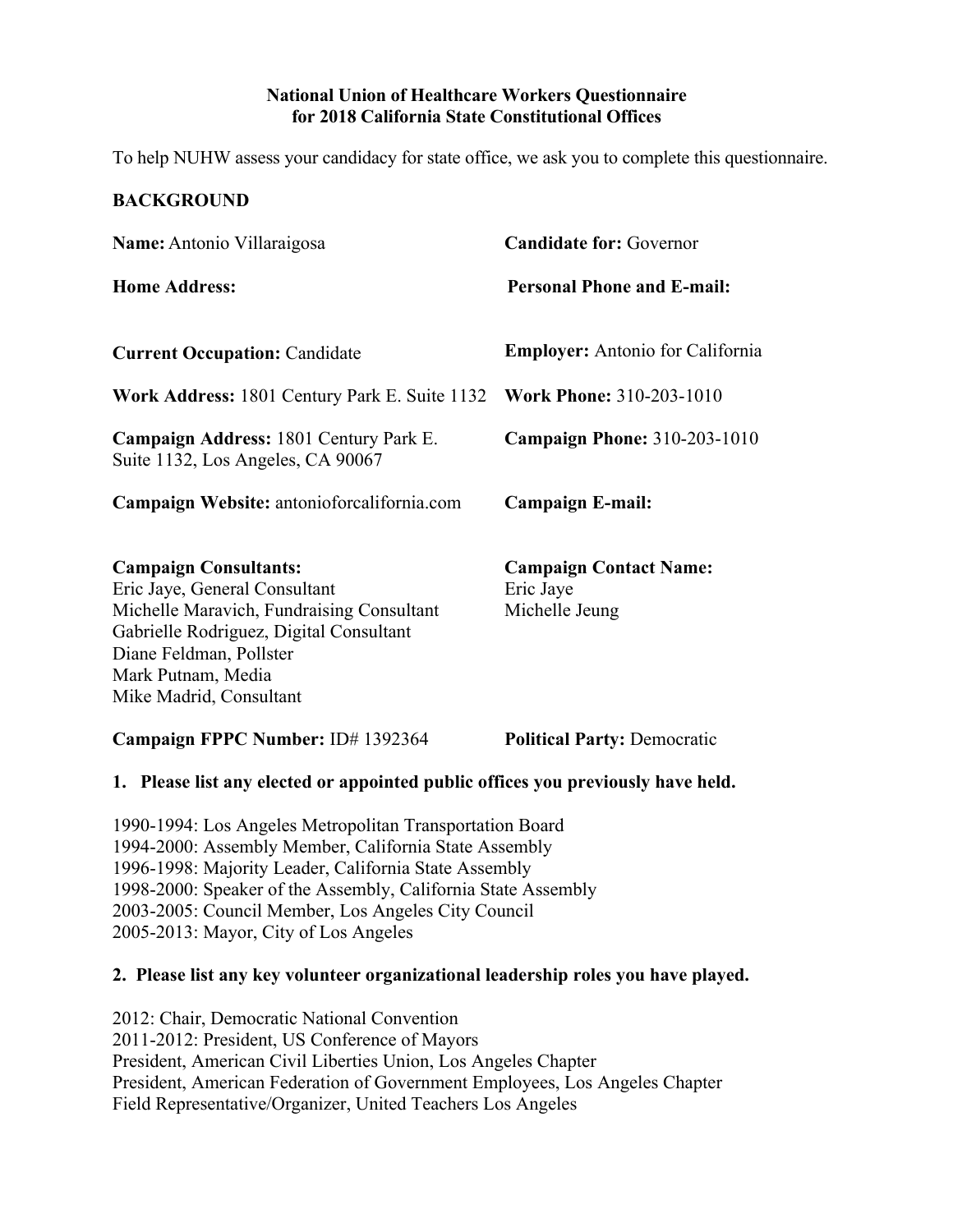I have also served as a fellow at Harvard University and a professor in public policy at the University of Southern California. I was a senior fellow at the Bipartisan Policy Institute in Washington, D.C.

#### **3. Briefly describe your educational background and prior work experience.**

I was a high school dropout, but was given a second shot and graduated from Roosevelt High School with the support of my teacher Herman Katz. I went to East Los Angeles College, before transferring to University of California, Los Angeles where I received my Bachelor's degree. I then attended the Peoples College of Law.

I first got involved in the farm workers' boycott and Movimiento Estudiantil Chicanx de Aztlán. After law school, I was a field representative/organizer with the United Teachers of Los Angeles. I later served as president of the Los Angeles chapters of the American Civil Liberties Union and the American Federation of Government Employees.

## **4. Are you currently a union member? To which if any unions have you belonged? If you have been a union member, were you an officer, steward, bargaining committee member or activist?**

No, I am not currently a union member. As I mentioned previously, I have worked as a field representative/organizer for the United Teacher of Los Angeles and the Los Angeles chapter for the American Federation of Government Employees.

## **5. What significant endorsements have you received from organizations and individuals?**

Hon. John A. Pérez, Speaker Emeritus Hon. Fabian Núñez, Former Speaker of the Assembly Cruz Reynoso, Former California Supreme Court Justice Assemblymember Blanca E. Rubio (D-Baldwin Park) Assemblyman Eduardo Garcia (D-Coachella) Riverside County Supervisor and former Assemblyman V. Manuel Perez Monterey County Supervisor Luis Alejo Monterey County Supervisor Simón Salinas Compton Mayor Aja Brown

## **6. How much money have you raised to date? How much do you aim to raise?**

\$5 million raised to date. \$15-20M primary; \$25-\$40M general

## **7. Have you conducted a poll? If yes, please provide relevant information from the findings.**

In March 2017, we released a poll by The Feldman Group, Inc. According to that poll:

Antonio Villaraigosa begins in a three-way top tier of candidates for Governor of California. Lieutenant Governor and former San Francisco Mayor Gavin Newsom leads with 26 percent support, a similar level of support as in public polling. Republican John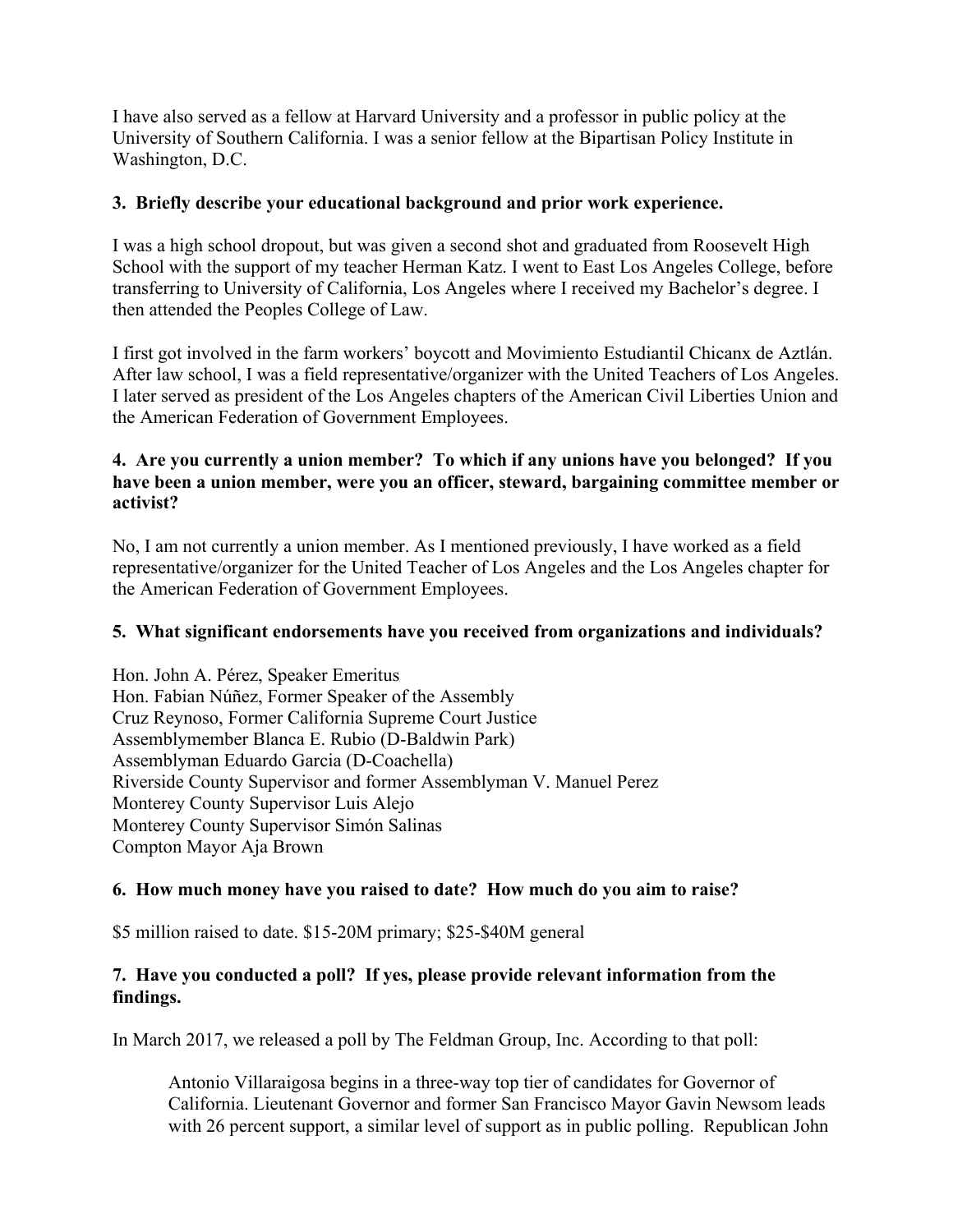Cox garners 22 percent support as the sole Republican candidate in a 32 percent registered Republican electorate. Villaraigosa has 20 percent support, just slightly less than Cox and Newsom. Other candidates and prospective candidates have support in the single digits.

A majority (52 percent) of voters know Villaraigosa well enough to express an opinion of him, and those who know him regard him favorably. Sixty-two (62) percent of Latinos know Villaraigosa well enough to rate him, with 45 percent who rate him favorably and only 17 percent who rate him unfavorably.

More recently, a public poll conducted by UC Berkeley's Institute of Governmental Studies found:

"22 percent of likely voters support Newsom — down from 28 percent in March — and 17 percent favor Villaraigosa, a six-point bump. Support was in the single digits for littleknown Republicans John Cox and David Hadley and Democrats John Chiang, the state treasurer, and former state schools superintendent Delaine Eastin."

#### **8. Beyond our public endorsement, what specific support are you seeking from NUHW?**

My campaign is focused on creating greater economic equality in California by working to attract millions more high-wage jobs. Growing jobs in the healthcare economy will be a vital part of that effort – making sure the jobs we create are high-wage jobs where workers earn middle class salaries and work in conditions that respect their views and protect their patients.

In other words, I want to do for California what you are already doing in the healthcare sector. I would be honored to be a partner with you in this effort, learn from your experience and to have the benefit of your experience.

I would be grateful for your endorsement and honored to be able to speak with your members. And I look forward to working in partnership with you when I am governor.

## **OVERVIEW**

#### **1. Why are you a candidate for this office and why are you seeking NUHW's endorsement?**

We live in a progressive state, and we talk a lot about how we need to defend our progressive values and principles, but we must also take stock of how well we are actually doing to make economic progress a reality for the millions of Californians who have been left behind. Because we can't be truly progressive as a state unless we are actually making progress for everyone.

Progressive isn't a press release. Progressive isn't being on all sides of the same issue. Progressive needs to be a consistent and successful focus on closing the gap between rich and poor by lifting more Californians into the middle class and keeping them there.

Healthcare is a vital part of this effort. As I mentioned, one important reason we need to make improving access to affordable healthcare is because it is a jobs generator. But it is also a priority because it is a vital civil rights issue as well. Where you live in this state can determine your life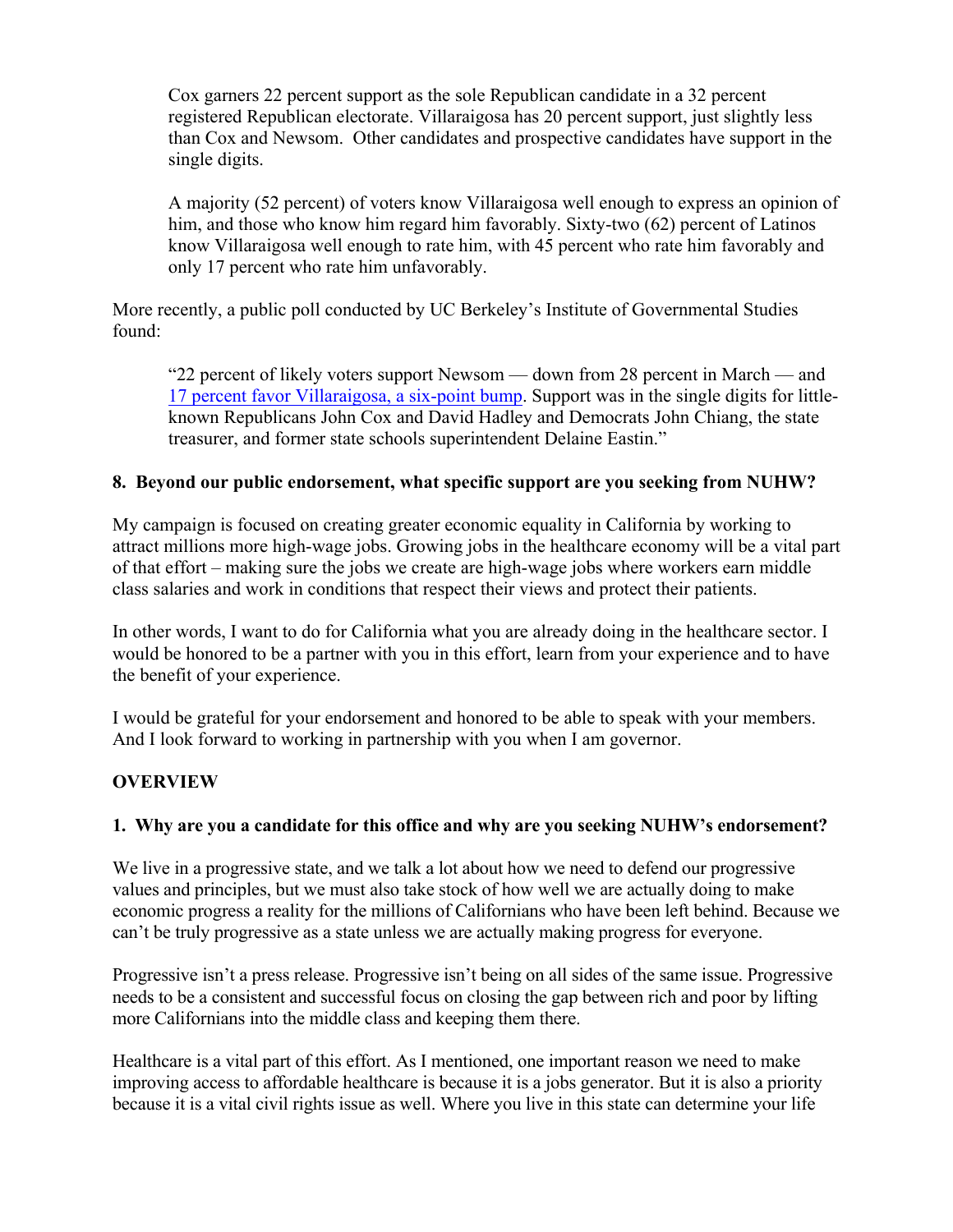expectancy. I think residents of Imperial County and Fresno County and every county should enjoy the same health outcomes as residents of Marin County and other high-income areas.

I am a candidate for Governor of California for a simple reason. I think we need a leader focused every single day on growing our economy and creating more high-wage jobs. We have so many unanswered needs, but we have one clear answer: create more high-wage jobs.

The answer to creating millions more high-wage jobs starts with making sure our state is investing enough in our schools, colleges, health, roads, rail and water infrastructure, which are the basic building blocks of a strong economy.

We must also make a significant new investment in affordable housing. One of the reasons California has the highest supplemental poverty rate in the nation is our high cost of housing. And for healthcare workers, and all working and middle-class workers in high-cost areas, this high cost of housing can be both impoverishing and immiserating. A worker that must travel from San Francisco to Tracy to find an affordable home is spending up to 20 hours a week or more in traffic. A worker who rents in San Francisco is essentially made poor by a hidden housing tax.

Workers who can't afford to buy their own homes are being frozen out of a proven path to economic security – since investments in homes help families send kids to college and retire in comfort and dignity.

That's why, in addition to investing in better healthcare, better schools and better infrastructure of all kinds – investing in affordable housing is a vital part of closing the gap between rich and poor. We should remember that fixing this problem of creating the up to five million new homes our state needs will also create hundreds of thousands of high-wage jobs.

We also certainly must support small businesses creating jobs and making it easier for businesses to expand – with a focus on those businesses that pay middle-class salaries.

The endorsement and support of NUHW would send a strong signal to state policymakers and Californians that the Villaraigosa for Governor campaign will be the standard bearer for ensuring access to healthcare – particularly for the poor, underserved, women and people of color.

It will help us strengthen our campaign for economic equality and to expand the middle class.

I have spent my life fighting for poor people. Your union has exemplified success in this struggle. I would be honored to have your support.

# **2. Briefly describe what will be your top legislative priorities and issue areas of focus if elected.**

I want to unite people around a shared vision of creating high-wage jobs and restoring the middle class. I think we get there through a lot of ways, but we start by improving our schools, expanding access to healthcare, investing in affordable housing and rebuilding our infrastructure.

## **3. What do you believe distinguishes you, over your opponents, as the best candidate for this office?**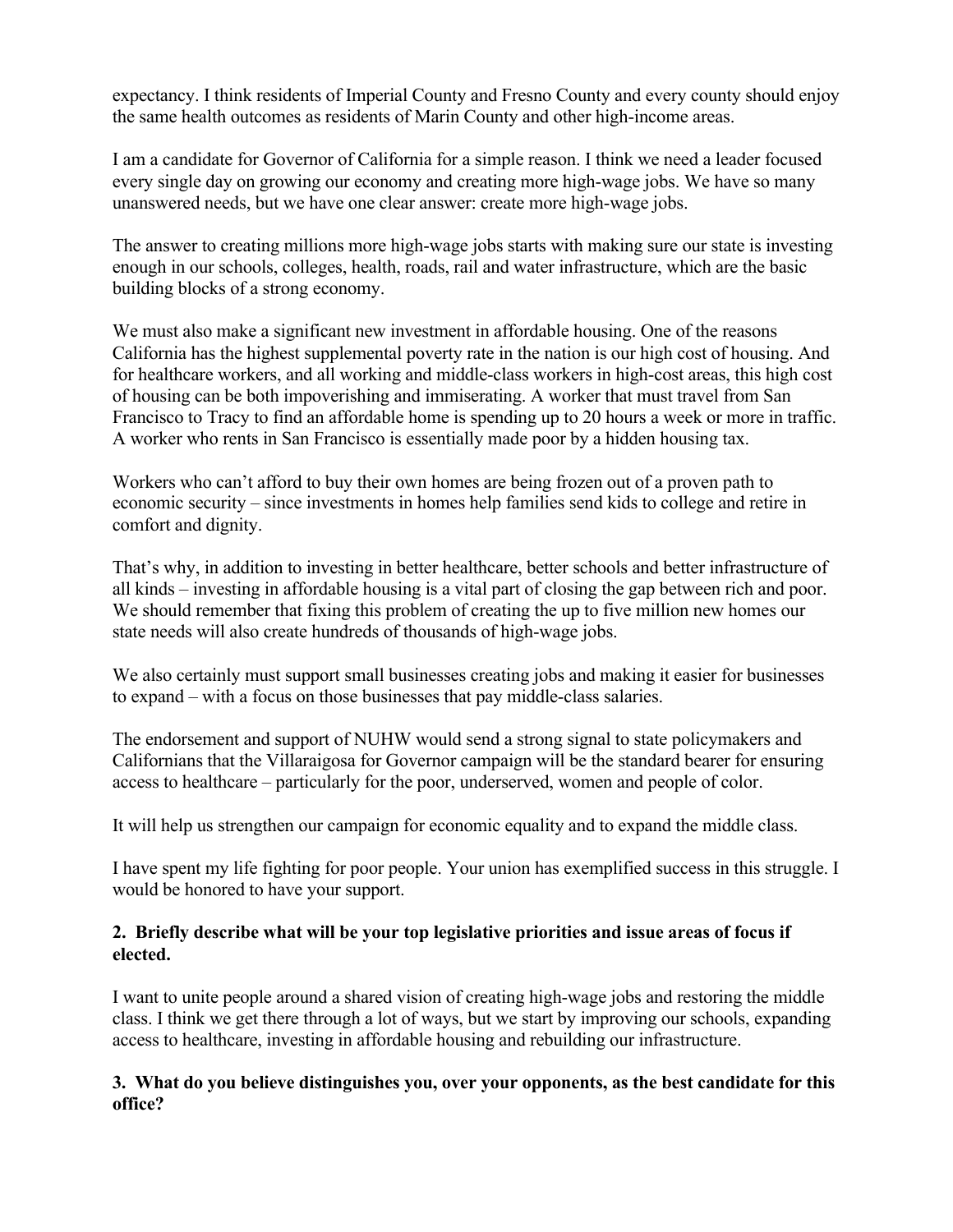There are a number of differences – starting with fundamental life experience.

I know what it is like to be dismissed because of where I am from and who I am. Making sure every Californian has an equal voice isn't a campaign slogan – it is a lifelong mission.

When a member of Lift Team – or any hospital worker has something to say that would make their jobs better and their patients healthier – they should be heard. Their voice matters.

When any Californian has something to say about how to improve our economy, our schools, our state – they should be heard. Their voice matters.

I have talked in this campaign about the "Davos Democrats" who spend their time with the wealthy and powerful, but don't really hear the rest of us. Davos is the town in Switzerland where the global economic elite meet every year to plot strategy. But it might as well be a board room in Silicon Valley or a back room in Sacramento.

We need leaders who understand that everyone in California has an equal stake in our success and everyone should be heard – not just the connected, wealthy or powerful.

I think all the Democratic candidates have one thing in common – we have all been leaders when it comes to issues of social equality. I was an early supporter of Marriage Equality, years before it was championed by other Democrats. When others were silent or absent, I helped lead the fight against racist attacks like Prop. 187 and 209. As Speaker of the California State Assembly, I wrote one of the nation's toughest assault weapon bans.

But what distinguishes us is that I have also spent my career fighting for economic rights and economic justice.

Other key distinctions between myself and my opponents are fundamentally ones of experience in serving in both executive and legislative leadership roles. It is without question that serving as the executive of the country's second largest city has uniquely prepared me for the role of governor of the world's sixth largest economy. Coupled with the experience of serving as the Assembly Speaker, working with legislative leaders and understanding the legislative process, my experience makes me exceptionally qualified to best serve as Governor. Throughout my career, I have earned a reputation for hearing all sides, making tough decisions and letting my colleagues, constituents and all stakeholders know why I made these decisions. Everyone might not always like where I stand, but they will know where I stand.

## **WORKERS' FREEDOM TO CHOOSE A UNION**

Workers are regularly denied the freedom to choose a union due to intimidation, harassment, and other forms of coercion by their employers, and sometimes even by labor organizations. Legal remedies for such violations of workers' rights are far too little, far too late, with the result that these violations are legal and workers' organizing efforts are squashed more often than not.

4. Would you urge employers to respect workers' freedom to choose a union by: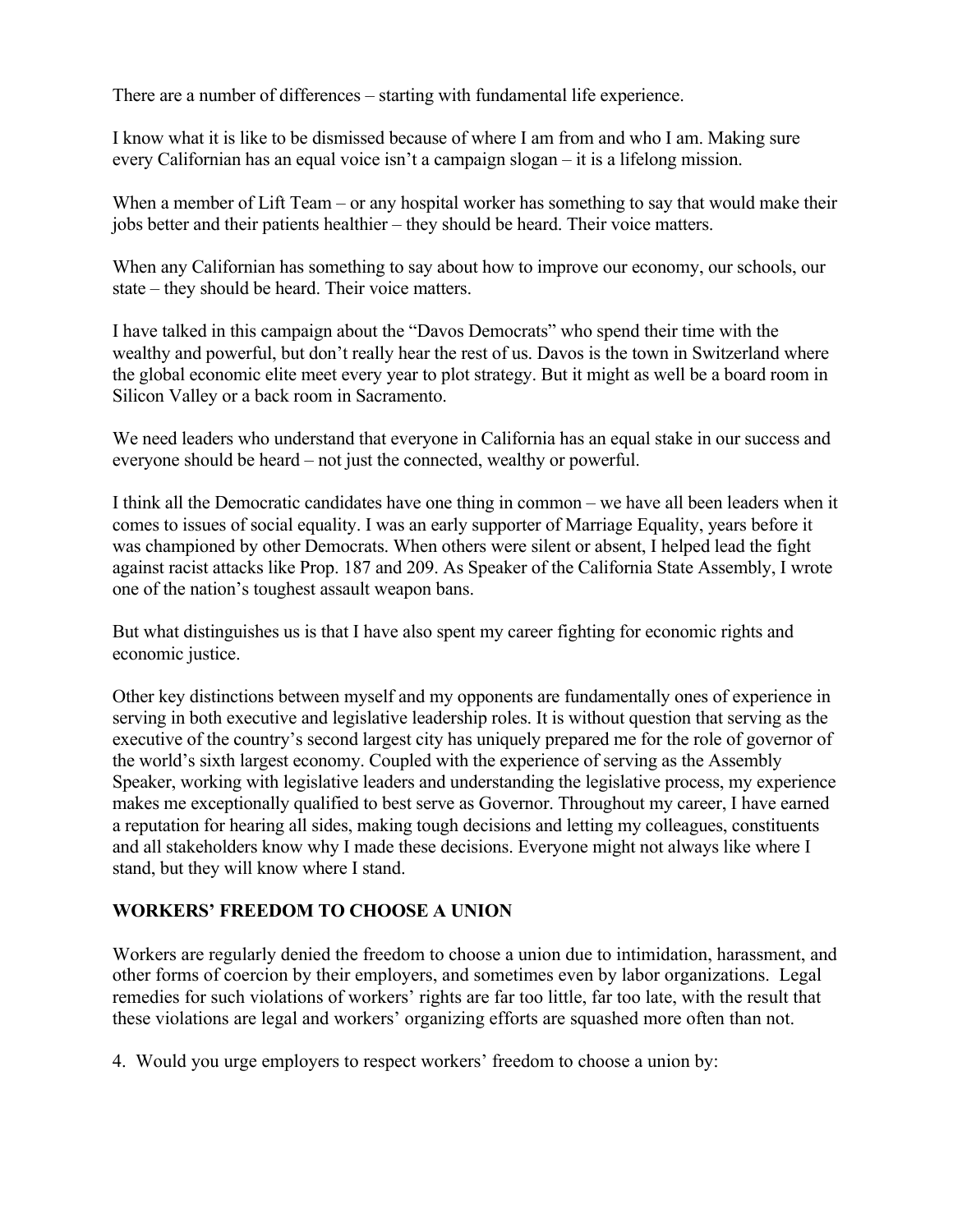a) remaining neutral on the question of unionization and recognizing a union as their employees' collective bargaining representative when presented with a petition demonstrating its support from a majority of the employees (frequently referred to as "card check neutrality"); or

b) agreeing to a code of conduct for a fast and fair union election that prohibits both the employer and the union from disparaging each other's motives; requires them both to make only factually accurate statements when seeking workers' support; provides them both equal physical access and equal time to discuss workers' choice of a union with them; bans inherently coercive kinds of communications, like "captive audience" meetings and one-on-one discussions with supervisors; and establishes a short election period prior to a final and binding secret ballot vote? Have you ever interceded with employers to urge their adoption of one of these methods for workers to choose a union? If so, describe your experience and what you learned from it.

*Answer*: Option B (although as a former union organizer I found that card check can also be a useful tool and, if the local organizing drive sees that as valuable, we should support it).

My goal is to lift more Californians into the middle class. There is no more important way to achieve that goal than to make sure more Californians enjoy the protection and benefits of unions. The union movement helped build a vibrant middle class in this nation and it can and will help rebuild the middle class in California.

We need a governor who has been in a union, worked for unions, understands that when workers have a greater voice they make our state better.

# **INDUSTRY STANDARD WAGES, BENEFITS, AND WORKING CONDITIONS**

Over the first years of this century, organized hospital workers throughout California established a set of industry standard wages, benefits, and working conditions that brought these caregivers, who are predominantly of women, people of color, and recent immigrants, solidly into the middle class, while also creating a stable and experienced workforce in adequate numbers to protect the well-being of acutely ill patients and improve the quality of care they receive.

5. In the quickly upcoming round of collective bargaining, will you publicly support NUHW members in their efforts to restore the industry standard wages, benefits, and working conditions that made California's hospital workers among the very best compensated of any in the nation? Specifically, will you join workers in calling upon employers to restore:

- fully employer paid family health benefits
- defined benefit pensions
- a real voice in staffing levels with the right to arbitrate any disputes
- employment and income security for displaced workers
- a ban on subcontracting;
- scheduling policies that allow workers to live stable lives and maximize full time jobs?

*Answer:* Yes and so much more.

We are living in an economy in which too many sectors have conducted a race to the bottom – cutting wages, undermining working conditions disregarding the voice and expertise of the people who do our work. We need to understand that creating millions more middle class jobs is good for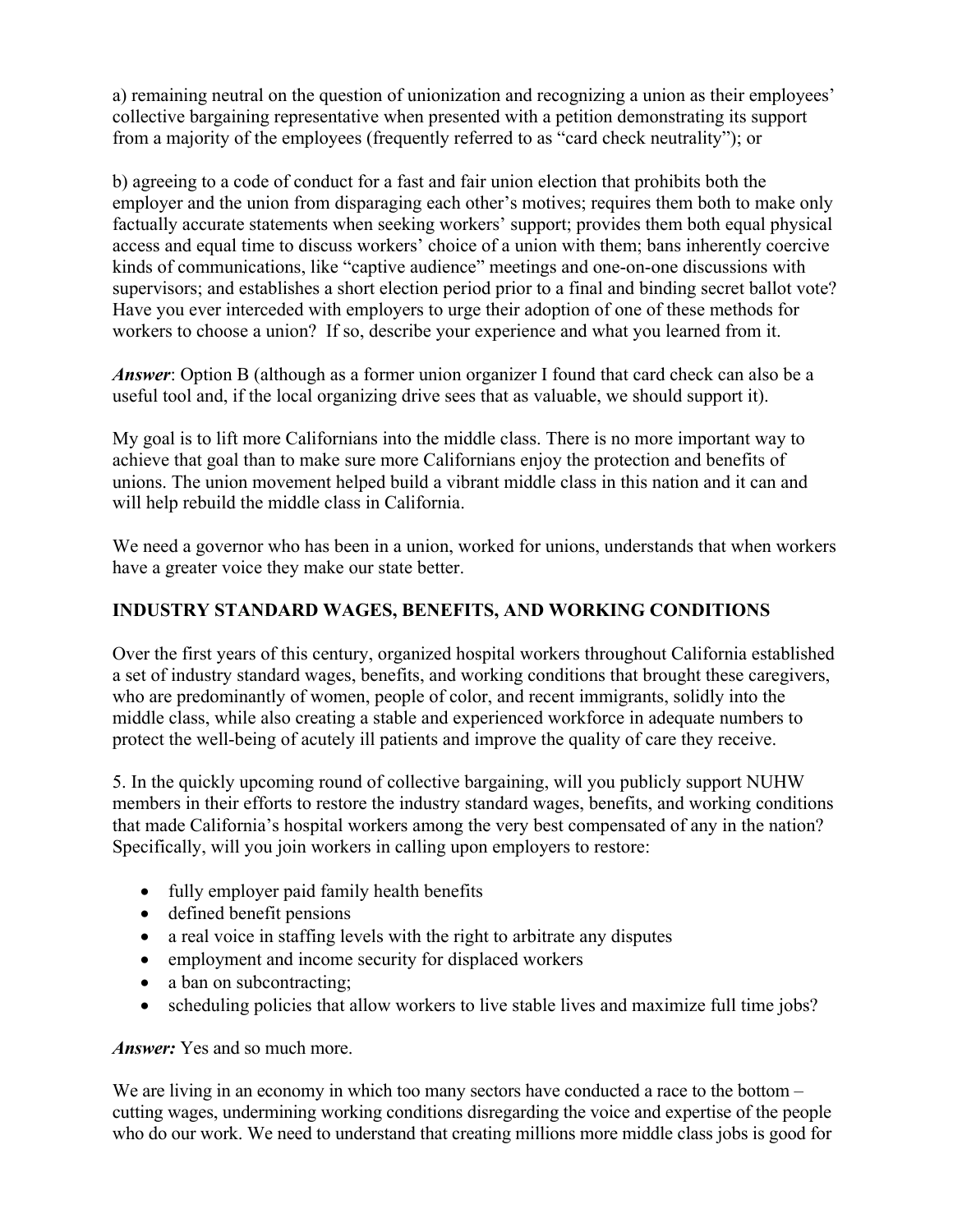everyone – it builds up our economy; it means better service and results because trained, well-paid and respected workers are necessary to provide quality healthcare and other services.

# **SUPPORTING COMPREHENSIVE CAMPAIGNS**

In order to secure the best results for workers, patients, and communities from recalcitrant employers, NUHW members often must wage comprehensive campaigns that build power in multiple venues through multiple means. Such campaigns are undertaken both to help unorganized workers assert their right to choose a union and to compel employers' agreement to industry standards. Elected officials are frequently called upon to play important roles in these efforts.

6. To support comprehensive campaigns aimed at recalcitrant employers, would you be willing to:

- meet with union organizing committee and bargaining committee members;
- sign public letters of support for the union's organizing rights or bargaining proposals;
- place phone calls to and meet with employer representatives on the union's behalf;
- attend negotiations with employers to support and help present the union's position;
- conduct facility walk-throughs to engage both workers and employers on disputed issues;
- participate in town hall meetings to highlight the union's organizing and bargaining campaigns and build support for union proposals in the press and with the public;
- participate in picket lines, marches, rallies, and vigils;
- assist in outreach to community-based organizations and faith based groups?

*Answer:* Absolutely, yes.

## **Single Payer Healthcare Reform and Public Financing for Healthcare Services**

Obamacare represented a critical step forward in the long struggle to win affordable, quality healthcare for all, but much work remains to be done. Even with the expansion of Medi-Cal to cover the near poor and the availability of significant subsidies to help low and middle income families purchase coverage through the state exchange, millions of working Californians will remain uninsured as the price of coverage remains too dear, especially for those living in high cost areas. Now the Washington Administration is threatening these gains and millions are likely to lose their health insurance.

7. Do you support the establishment of a single payer healthcare system as prescribed in SB 562 Californians for a Healthy California Act - a publicly financed system of healthcare for all with a uniform standard of coverage that reduces costs by eliminating the profiteering, administrative waste, and marketing expenditures that accompany private insurance? Do you support the Sales Tax and revenue measures in the SB 562 financing report? How would you participate in the campaign to enact a single payer solution to our healthcare crisis?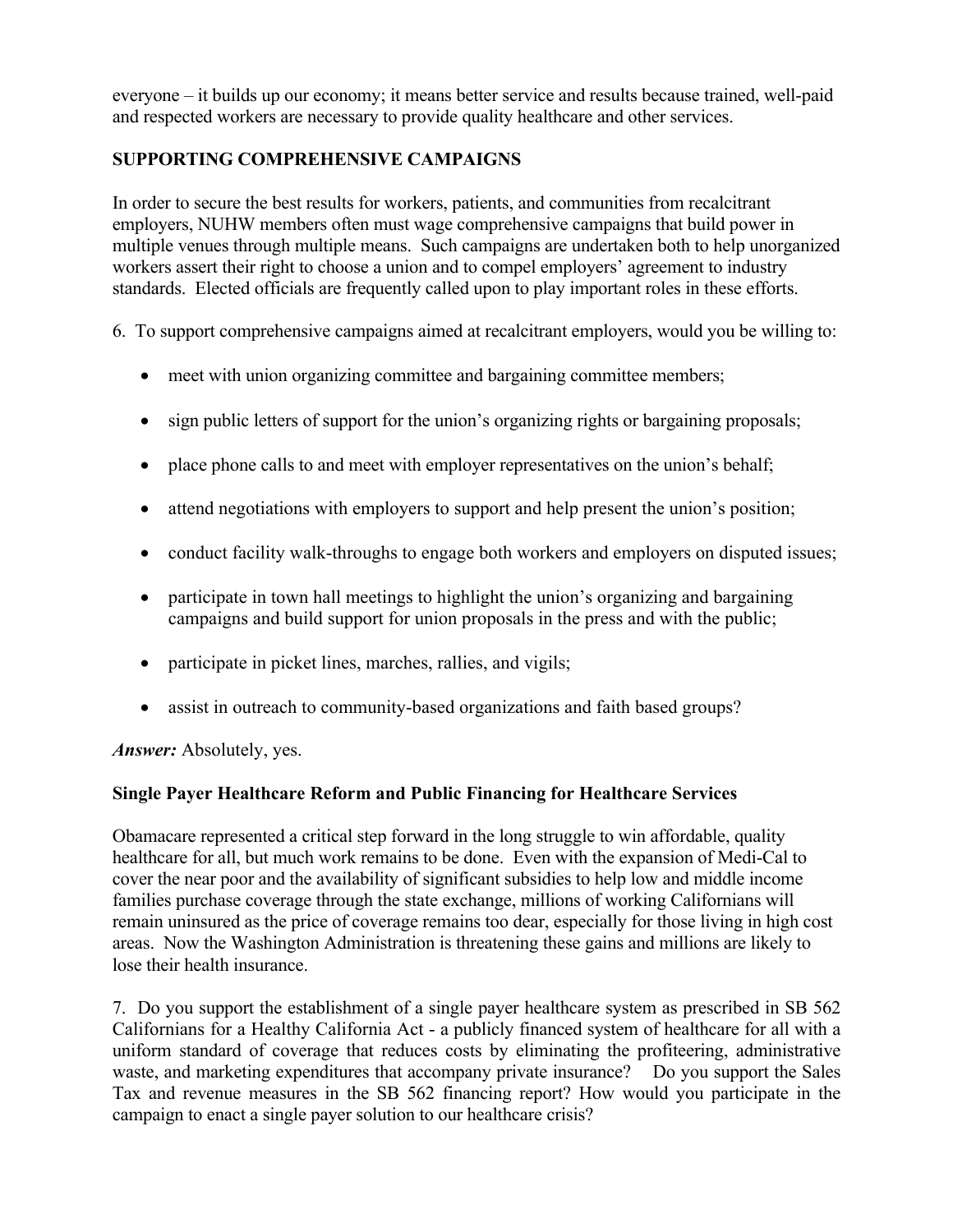*Answer*: Virtually every person engaged in this healthcare discussion supports the concept of single payer. I have been a supporter of single payer my entire career; I introduced and passed a massive expansion of public health insurance for California children when I was Speaker of the California State Assembly and proposed single payer at that time.

The current proposal requires the Republican president and Republican Congress to provide a Medicare Waiver, and that is just not going to happen. So, to actually achieve single payer we need a plan that acknowledges that fact.

The current proposal, according the Legislature's own analysis, would also carry a price tag of up to \$400 billion and require tax increases of up to \$200 billion. It is true that other studies show a lower price tag, but even the authors of the State Senate bill acknowledge their proposal still has many financial details to be resolved.

Even if you accept the best-case data, adopting single payer now will mean massive cuts in other state programs and significant increases in taxes. It will also require explaining to voters why the state will take away trusted providers and require every Californian to join a state-run system.

I think the people of California deserve a plan that we can actually achieve. Which is why my first priority is to protect the ACA.

Our second goal must be to continue to extend coverage to more Californians, until coverage is universal. We have worked tirelessly to make sure Californians have health insurance and our work is paying off. Nearly 92 percent of the state's residents now have coverage – including onethird of the state, which is covered under Medi-Cal. But 92% is not 100%, which is why I strongly support moving forward with plans to craft a "Public Option," that would allow Californians to buy into public programs for their insurance coverage.

One thing I would like you to know is that my position here has always been consistent – and I will always work to let you know exactly what I mean. Lt. Governor Newsom indicated he was for Senator Lara's single payer bill, but now says he is not.

I won't try to be on both sides of an issue. I will always try to be for what lifts up the most Californians.

8. As you may know, NUHW members over the past several years successfully prosecuted a complaint against Kaiser Permanente for failing to provide its plan members with timely and appropriate mental health services. In prosecuting the complaint, we learned that the Department of Managed Health Care interprets current law not to require any specific timeliness standard for the scheduling of return appointments, even in mental health services where in many cases the close spacing of return appointments is absolutely necessary for the provision of clinically sound care.

Will you support NUHW members if we seek to close this loophole in the state's timely access law?

*Answer:* Yes.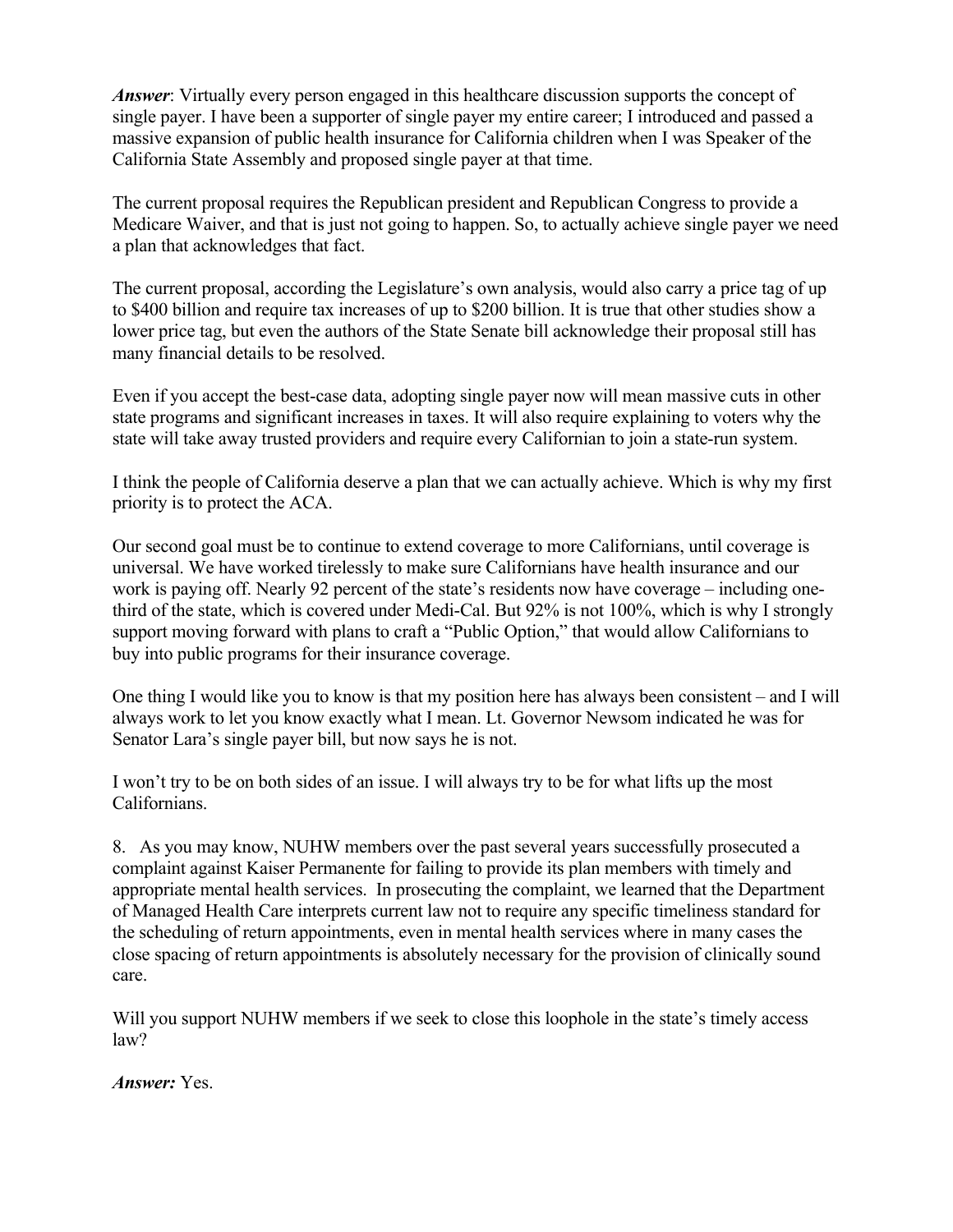Will you support NUHW members in demanding that all members of the public have equal access to quality and affordable mental health care?

# *Answer:* Yes.

Will you support NUHW members in their contract disputes to improve the quality of care?

*Answer:* Yes, I will always be on the side working to improve quality of care for Californians.

# 9. **SANCTUARY CITY AND NUHW**

NUHW recently declared itself a 'sanctuary union' and a member of the growing network of sanctuary institutions that will do everything within our power to ensure the safety and security of all members of our community regardless of their immigration status. As a result, NUHW will:

- protect the rights and safety of every member of our union, our community and all patients including undocumented people and their families;
- will not voluntarily cooperate with federal agents to enforce immigration laws:
- pledge to stand up for, support and defend the most vulnerable among us; those deliberately targeted in the lead-up to the election; and those who have become victims of hate in its wake;
- urge its members to help address the social, emotional, medical and mental health needs of our patients and community members and to promote diversity and inclusion;
- declares its support for the following Legislation: The California Values Act, which would prevent the use of public resources to aid federal immigration agents in deportation actions; the Due Process for All Act, which provides legal representation for noncitizens facing deportation; and the Stronger Public Defenders Act, which would create state-funded centers to train defense atto4rneys and public defenders on immigration law and the consequences of criminal convictions.
- will request that our nation's hospitals, clinics, and other healthcare providers declare their support for and protection of undocumented people and their families, affirmatively create a welcoming environment for them, and declare themselves to be "safe zones" so that no member of our community feels threatened when seeking medical care.
- Please state whether you agree with NUHW's sanctuary union action and the 'Sanctuary' State' movement. And state what you will do to protect our communities from hate and possible federal action.

*Answer*: I have spent my entire career fighting for the most vulnerable amongst us. Today, we are seeing unprecedented division in America. Unprecedented fear. Unprecedented frustration about our political system – a system which many feel ignores their concerns.

President Trump seeks to divide us from our third largest trading partner and closest neighbor to the south with a wasteful wall on our border, which could cost up to \$40 billion dollars to build. He proposes a religious test for refugees – contrary to our Constitution. These policies create walls of division and distrust, pitting Muslims against Christians and Jews, documented against undocumented, wealthy against working people.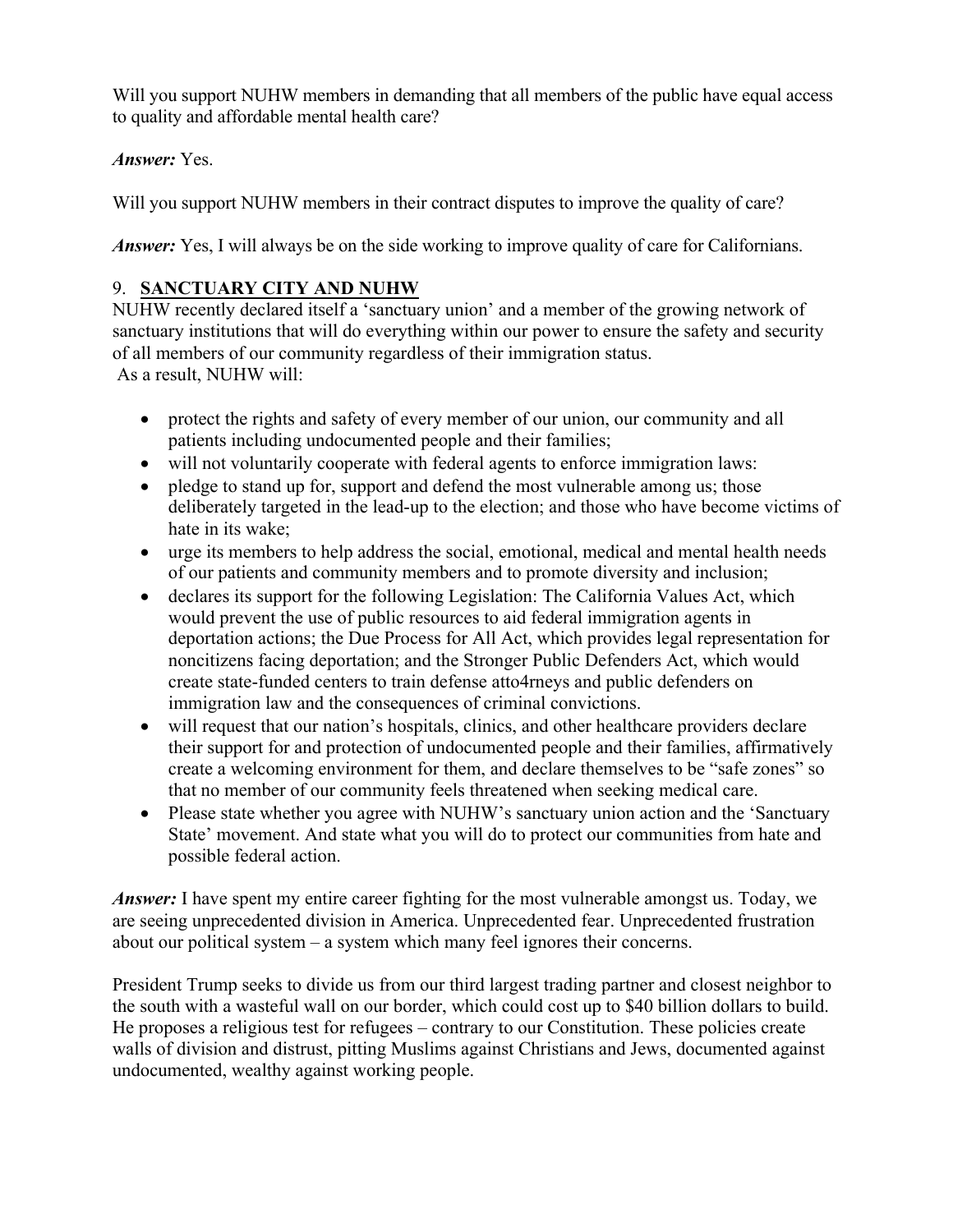The 11 million undocumented immigrants who came to America are united by the same dream – and it is our dream. They came because they dreamed of freedom. Opportunity. An education. They dreamed of a land where hard work is rewarded. And every person respected.

I do support NUHW's action to become a "sanctuary union" and respect the inherent rights of all residents of our state.

#### **HOUSING AND HOMELESSNESS:**

Californians are seeing one of the worst housing crises in recent memory. Working people are being priced out of their homes by increased rents and mortgages. Homelessness is increasing due to a lack of affordability and a lack of social services for wrap around care.

What is your definition of affordable housing? How do you propose to increase the affordable housing stock/inclusionary zoning? What do you propose to do to curb evictions? What actions have you taken so far to help fix the current housing and affordability crisis? Do you support the repeal of Costa-Hawkins?

*Answer:* We are now facing a crisis when it comes to the cost of housing in this state. We know the root of the problem. We are not building enough homes and apartments where we need them because of a lack of necessary state and local investment, unnecessary housing speculation and a regulatory system that is now so restrictive it can add up to hundreds of thousands of dollars to the price of housing and prevent the creation of housing where it is needed (like the recent example of Marin County refusing to build necessary housing).

Too much regulation, speculation and not enough investment has created two California housing markets – one for the very rich who can still afford these astronomical prices and one for everyone else, including the working and middle-class families who are being priced out of the market and either forced to buy homes hours from where they work or forced into a high-cost rental housing market.

The broken housing market is essentially becoming a new form of redlining – separating the rich from the poor, deepening our economic divide and keeping families out of the middle class. Our outdated and misused regulations – and our failure to make adequate investment in new housing – is leading to this new form of segregation where only the very rich can afford homes in too many parts of California.

So how do we work together to find a solution?

We need to set a goal. And I think we need to think big. We need to build 5 million new homes over the next 25 years so let's start with a goal that defines success, not failure. But how do we get there? Our state is already falling well behind where we need to be in terms of building new housing.

When I was mayor of Los Angeles, I announced an ambitious plan to increase affordable housing for families. We set a goal: 20,000 new rental units for a family of four making up to \$100,188 a year. Within four years, we not only met, but exceeded that goal. And we achieved it by attacking the problem from multiple angles, including land-use incentives, such as density bonuses, in exchange for middle income households and low-cost gap financing for developers serving lowincome residents.